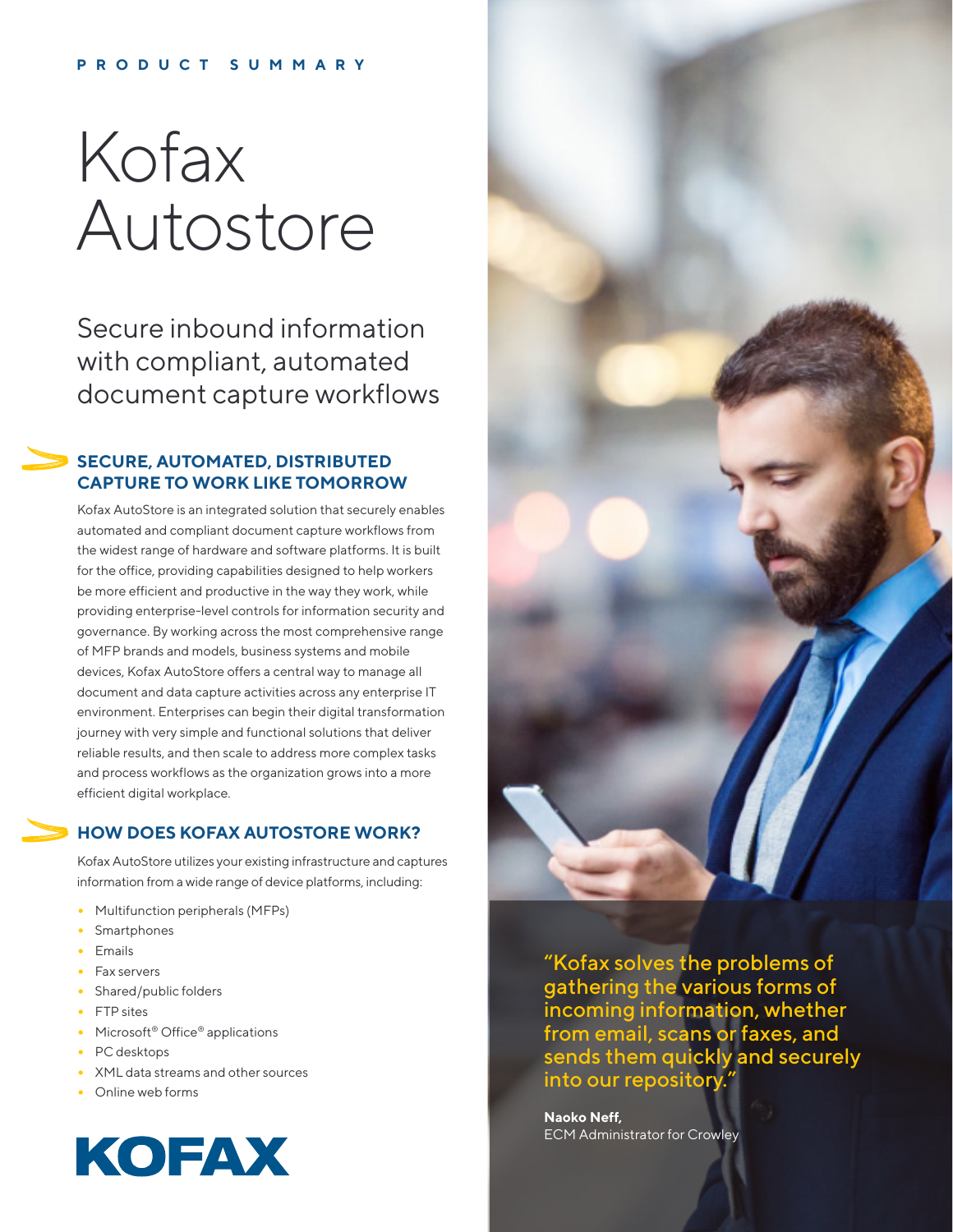# **PRODUCT SUMMARY**

Captured information can be processed based on predefined business rules that determine how the information is saved, stored, processed and routed. Scanned images can be enhanced for improved readability, text can be converted into editable electronic information, and barcodes can be read, resulting in rich information to be added to important business system records, or for later retrieval. Processed documents and resulting index data can be distributed to several locations, including:

### **•** Fax and email messages

**•** Enterprise systems for resource planning (ERP), customer relationship management (CRM), and content management (ECM) **•** FTP sites and secure network folders

Data and corresponding documents can even be routed to multiple destinations simultaneously and selectively. These automated tasks are performed effortlessly with the push of a button from any supported device platform, including an MFP front panel. Automated workflows start immediately, ensuring your information goes where you want it to go quickly and accurately every time.

# **WHAT SETS KOFAX AUTOSTORE APART**

# **Broad Multi-vendor MFP Support**

Kofax AutoStore works with all major office multifunction printer (MFP) manufacturers, making it easy to add or change devices without the need to install and configure new software, saving time and reducing costs for administrators. Workers benefit with a consistent user experience across devices, regardless of brand.

### **Multichannel Support**

Kofax AutoStore supports a wide range of document and information capture channels, including office MFPs, mobile phones and tablets, Windows desktop PCs, Microsoft Outlook, desktop scanners, fax servers and more, enabling distributed workers to work how, when and where they work best, while still adhering to consistent business rules and policies.

# **Bi-directional Database Lookups**

Easily search and retrieve database information for display on the MFP panel, Windows desktop or mobile device. With the database lookup capability, the value entered in one index field triggers a database search to fill the other fields automatically, accelerating the indexing task while delivering greater accuracy.

### **Business Process Automation, Workflow Support**

Kofax AutoStore can automate your document-driven business processes to help lower costs, improve operational efficiency, communication and collaboration, and support compliance with laws and regulations.

# **System Connectors**

Kofax AutoStore seamlessly connects to 40 popular enterprise software applications, increasing the volume and accuracy of information that flows into those systems. Kofax AutoStore connectors are free and directly supported and maintained.

# **Native LDAP Integration**

From any supported MFP, Kofax AutoStore users can browse your company contact list or search by domain name to return a selectable list of addresses. Just select and confirm to scan securely to one or multiple addresses.

- 
- 
- 
- **•** Bi-directional database integration
- 
- 
- 
- **•** Document conversion
- **•** Electronic forms processing
- 
- 
- **•** Customizable mobile interface
- 

- 
- 
-